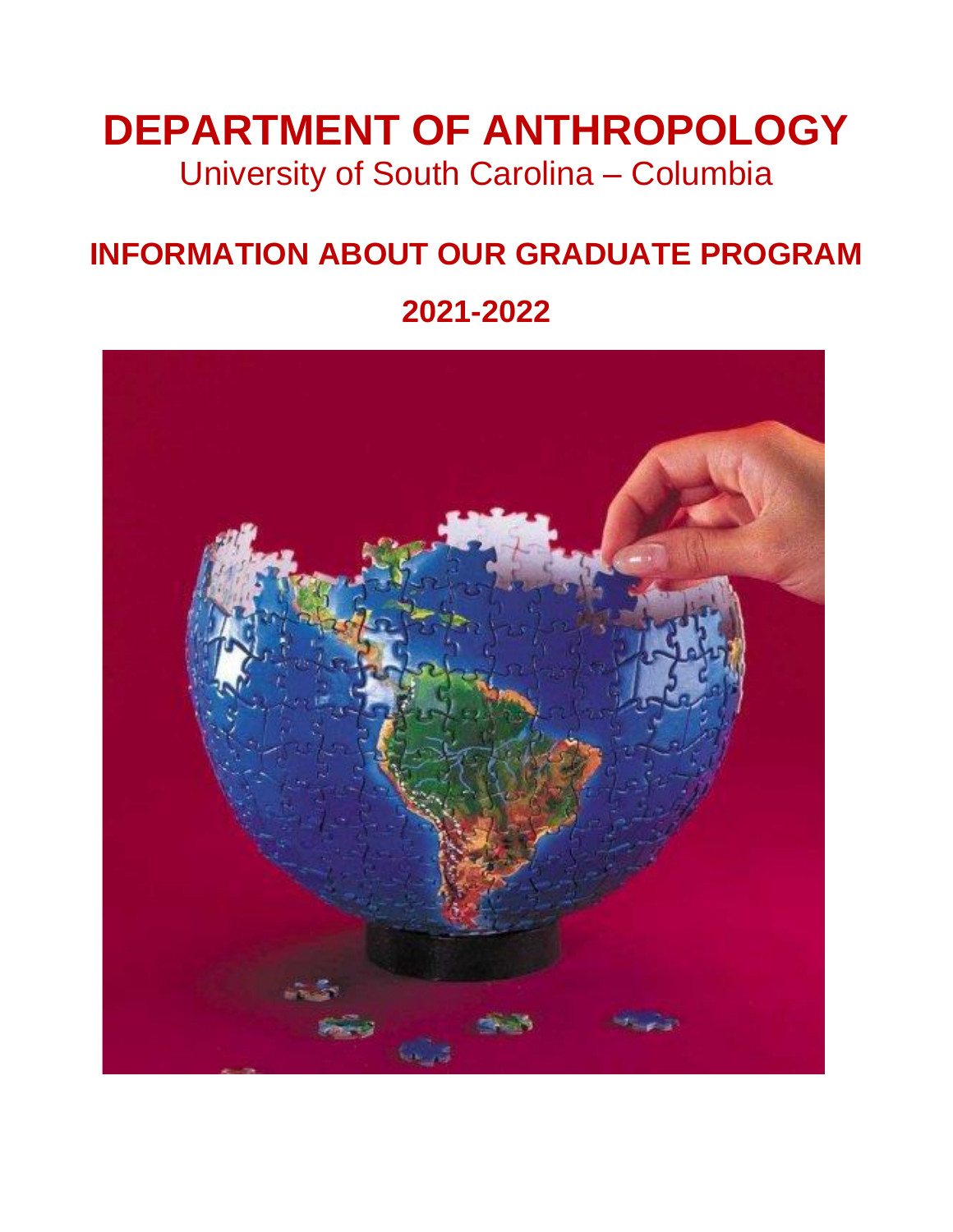## **TABLE OF CONTENTS**

| Anthropology at the University of South Carolina 2021-2022  | $\overline{2}$ |
|-------------------------------------------------------------|----------------|
| <b>Graduate Program Application Deadline</b>                | $\overline{2}$ |
| Our Programs                                                | 3              |
| The Department                                              | 3              |
| <b>Other Resources</b>                                      | $\overline{4}$ |
| <b>Certificate Programs</b>                                 | $\overline{4}$ |
| <b>Faculty Profiles</b>                                     | 5              |
| Anthropologists in Other Departments, Schools or Institutes | $\overline{7}$ |
| <b>Distinguished Professors Emeritus</b>                    | 8              |
| <b>Admissions Process</b>                                   | 9              |
| Assistantship and Other Support                             | 10             |
| <b>International Students</b>                               | 11             |
| <b>Facilities</b>                                           | 11             |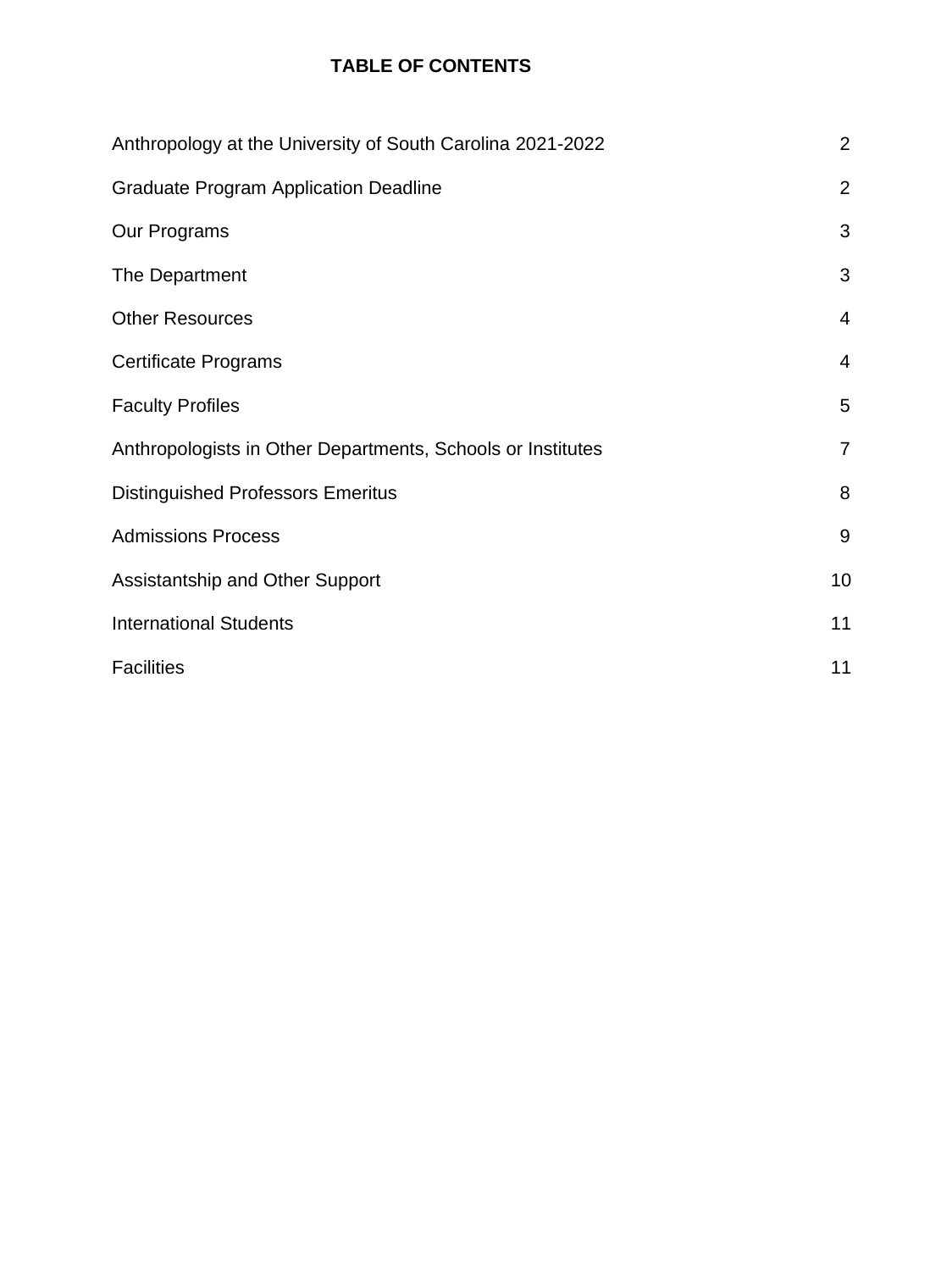## **ANTHROPOLOGY AT THE UNIVERSITY OF SOUTH CAROLINA 2021 - 2022**

We thank you for your interest in the Graduate Program in Anthropology at the University of South Carolina. The following pages will give you an idea of the strengths of the department, what faculty are up to, what courses and thesis topics the present graduate students have been involved in, the curriculum and other aspects of student life. We also give you some hints for putting together a successful application.

## **GRADUATE PROGRAM APPLICATIONS DEADLINE: JANUARY 1**

We especially invite you to contact people in the department directly, either by phone, by email, in a visit to the campus, or at meetings around the country. For more general information, you can always contact us through the department numbers:

Department of Anthropology University of South Carolina 817 Henderson Street, Gambrell Hall, Suite 440, Columbia, SC 29208 Telephone: (803) 777-6500 / FAX: (803) 777-0259

Jennifer Reynolds, Chair Email: *[jreynold@mailbox.sc.edu](mailto:jreynold@mailbox.sc.edu)* 

Sharon DeWitte, Graduate Director Email: [dewittes@mailbox.sc.edu](mailto:dewittes@mailbox.sc.edu)

Claudia Carriere, Graduate Coordinator Email: cfcarri@mailbox.sc.edu / Phone: (803) 777-0993

Contact Mrs. Carriere if you have any questions regarding the processing of your application. Contact Dr. DeWitte regarding the status of your application and fellowship awards. Dr. Reynolds can answer your questions about the content of the program and can arrange for you to visit the Department. Feel free to discuss your specific interests, including resources and courses available, with any of the faculty with whom you wish to work.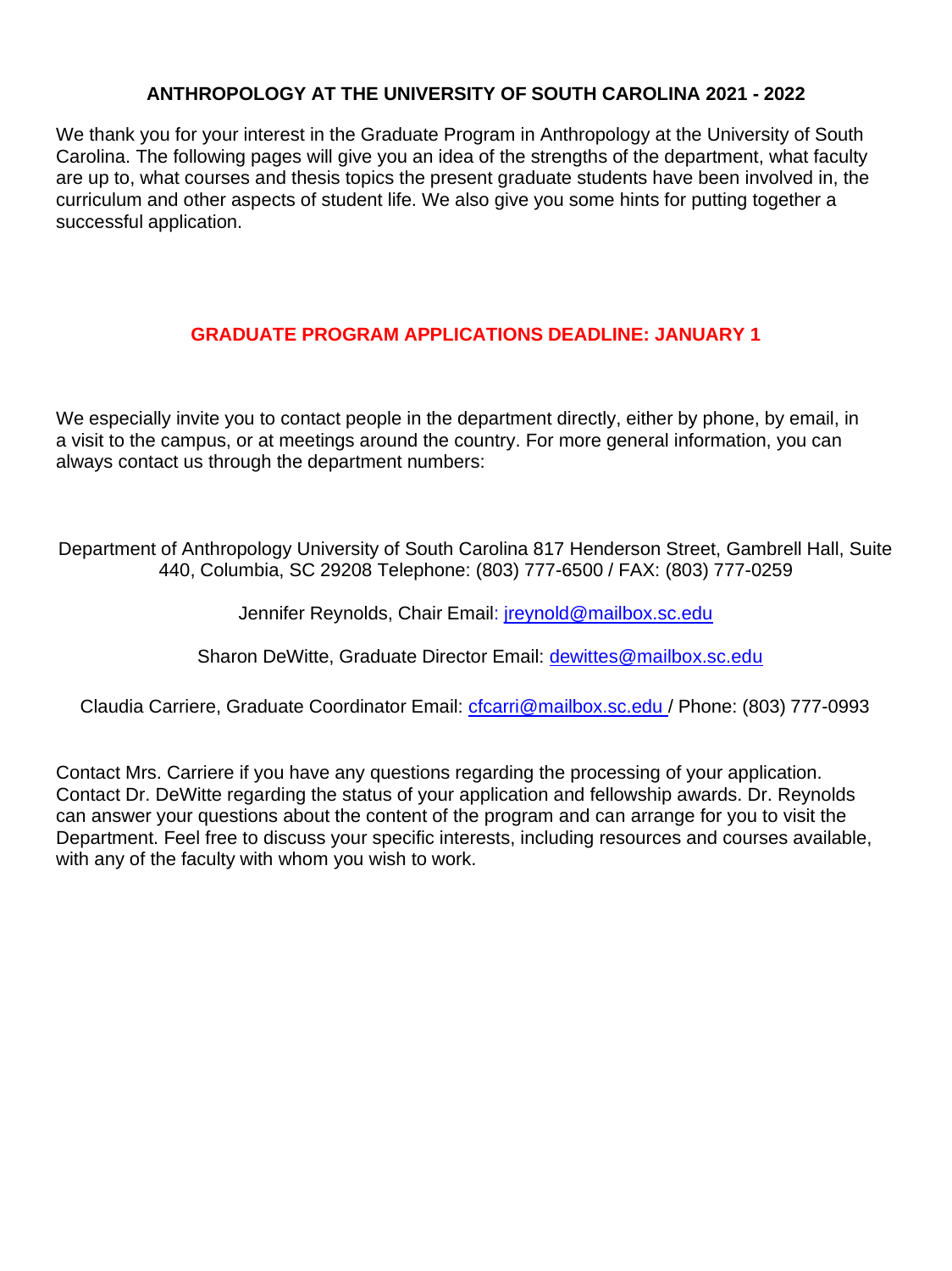## **OUR PROGRAMS**

We offer the Master of Arts and the Doctor of Philosophy degrees. Students who enter our M.A. program do not need to have an undergraduate degree in Anthropology but will need to demonstrate in their applications, that they have an anthropological perspective, can identify a good anthropological research topic and have an idea about the appropriate methods for researching the topic. Students who wish to do the Ph.D. but do not have an M.A. in Anthropology will complete our M.A. program before entering the Ph.D. program. In such cases, students can do coursework and M.A. thesis research that will contribute directly to their anticipated Ph.D. research. Students who have M.A. degrees that required the production of a thesis in Anthropology may enter the Ph.D. program directly.

We also offer a Professional Master's Degree. This is a graduate degree aimed at practicing professionals and students on career paths in the public sector of archaeology. It features an abbreviated course of study, a focus on archaeological practice, and a practice-based thesis tailored to the student's interest and career path.

## **THE DEPARTMENT**

We are committed to offering graduate students an education in the four traditional sub-fields of anthropology: archaeology, cultural anthropology, linguistic anthropology, and biological anthropology. While students are asked to specialize in one of these fields, we particularly seek students who wish to cross the boundaries between fields and combine them in their graduate work.

We are a small program, so each student is assured of receiving personal attention from our faculty members. There are 30 anthropologists with Ph.D.'s at the main USC campus: 16 in the department, 5 at the South Carolina Institute of Archaeology and Anthropology, and 9 anthropologists in other departments on campus. We endeavor to give as many students as possible the opportunity to serve as teaching or research assistants. We also encourage students to take advantage of the excellent opportunities and resources offered throughout the university and the wider community of Columbia. For example, there are significant strengths in related fields on campus such as geology, geography (especially Geographic Information Systems) linguistics, sociology, public health, and history. In addition, location in the state's capital affords opportunities for research in government agencies.

Although we do provide training in relatively specialized fields, such as historical archaeology, the required courses provide all students with a thorough theoretical grounding, not only in anthropology as a whole, but also in the theory of their subfield.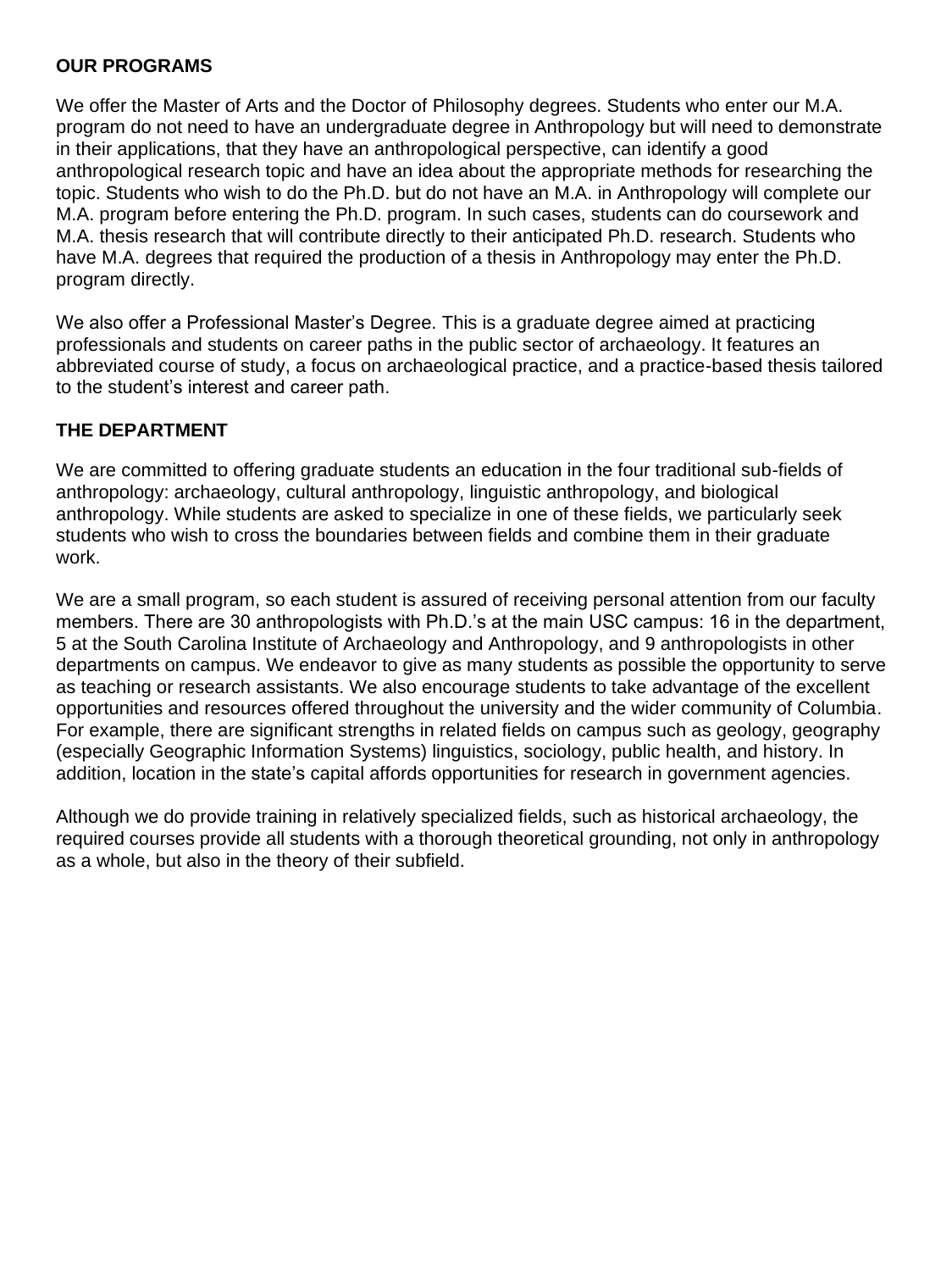## **OTHER RESOURCES**

#### **SOUTH CAROLINA INSTITUTE OF ARCHAEOLOGY AND ANTHROPOLOGY**

Our graduate students regularly work with the many excellent archaeologists in the SCIAA and use their extensive library and collections.

#### **GEOGRAPHICAL INFORMATION SYSTEMS**

The Geography Department has international prominence in GIS (graduate students may follow a sequence of GIS courses).

### **SC DEPT OF ARCHIVES AND HISTORY**

Contains resources needed to document historic sites.

#### **PUBLIC HISTORY**

The University offers an M.A. through the History Department. Our students often take their courses in the use of historical sources and archives. The department sponsors a certificate program.

#### **MUSEUMS**

There are three major museums in Columbia: The University's McKissick Museum, the State Museum, and the Columbia Museum of Art. All three have extensive collections students may use in their research.

#### **CERTIFICATE PROGRAMS**

Students enrolled in our graduate program may concurrently enroll in certificate programs offered by the University of South Carolina. A certificate generally entails 18 credit hours of course work, some of which may be applied from your degree program. Students enrolled in certificate programs receive in depth education in the subject area, learn additional skills and have access to additional assistantships, funding and internships. Students taking certificates often need an extra semester to complete their requirements. The most common programs are:

#### **MUSEUM MANAGEMENT**

[http://www.sc.edu/study/colleges\\_schools/artsandsciences/mckissick\\_museum/study/museum\\_mana](http://www.sc.edu/study/colleges_schools/artsandsciences/mckissick_museum/study/museum_mana) [gement\\_certificate/index.php](http://www.sc.edu/study/colleges_schools/artsandsciences/mckissick_museum/study/museum_management_certificate/index.php)

#### **WOMEN'S AND GENDER STUDIES**

[http://www.sc.edu/study/colleges\\_schools/artsandsciences/womens\\_and\\_gender\\_studies/study/grad](http://www.sc.edu/study/colleges_schools/artsandsciences/womens_and_gender_studies/study/graduate/index.php) [uate/index.php](http://www.sc.edu/study/colleges_schools/artsandsciences/womens_and_gender_studies/study/graduate/index.php)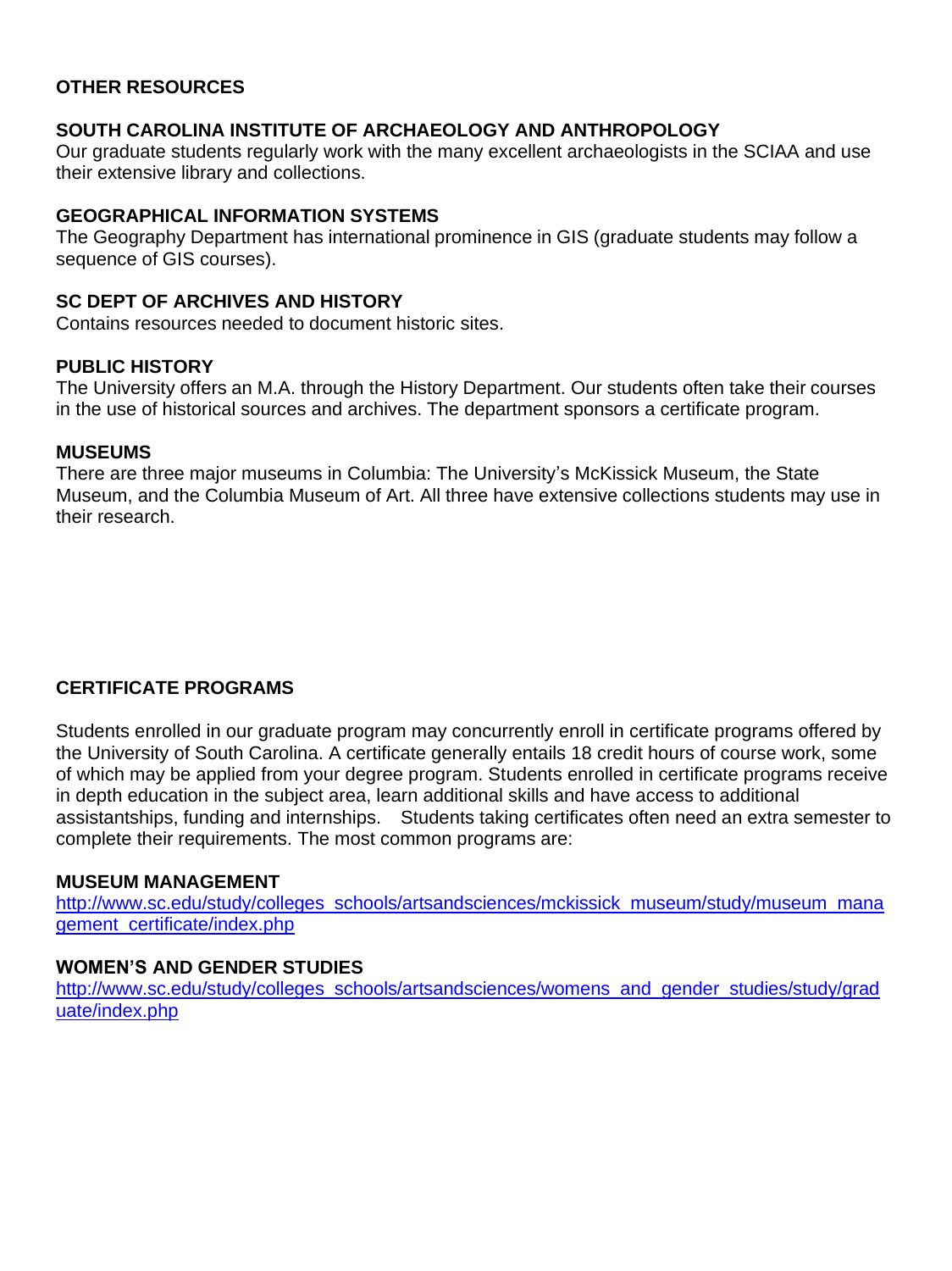## **FACULTY PROFILES**

## **Drucilla Barker**

(Ph.D., University of Illinois – Urbana Champaign, 1988; Prof.) Economic anthropology, feminist political economy, globalization and development; [barkerdk@mailbox.sc.edu](mailto:barkerdk@mailbox.sc.edu) / 803-777-3200

## **Monica Barra**

(Ph.D., City University of New York, 2019; Assist. Prof.) Environmental and urban anthropology, race andinequality, North America and the US South, anthropology of science and technology, political ecology; [mbarra@seoe.sc.edu](mailto:mbarra@seoe.sc.edu) / 803-576-8340

### **Joanna Casey**

(Ph.D., University of Toronto, 1993; Assoc. Prof.) Ethnoarchaeology, prehistoric archaeology, early farming communities, trade, gender, lithics; West Africa, Ethiopia; *ilc@sc.edu* / 803-777-6700

### **Carlina de la Cova**

(Ph.D., Indiana University, 2009; Assoc. Prof.) Biological anthropology, skeletal biology, paleopathology, health disparities, African diaspora, biohistory, medical history; [delacova@mailbox.sc.edu](mailto:delacova@mailbox.sc.edu) / 803-777-2957

### **Sharon DeWitte**

(Ph.D., Pennsylvania State University, 2006; Prof. & Graduate Director) Human osteology, paleodemography, paleoepidemiology, paleomicrobiology, infectious and epidemic diseases, and medieval plague; [dewittes@mailbox.sc.edu](mailto:dewittes@mailbox.sc.edu) / 803-777-6940

## **John Doering-White**

(Ph.D., University of Michigan, 2019; Assist. Prof.) Immigration, humanitarianism, violence, social entrepreneurship, Central America, Mexico and Detroit; [doeringj@mailbox.sc.edu](mailto:doeringj@mailbox.sc.edu) / 803-777-7252

## **Sherina Feliciano-Santos**

(Ph.D., University of Michigan, 2011; Assoc. Prof.) Linguistic anthropology, activism, language and cultural revitalization, racial and ethnic formations; narrative, face-to-face interaction; Puerto Rico, Caribbean and U.S.; [felicias@mailbox.sc.edu](mailto:felicias@mailbox.sc.edu) / 803-777-5760

## **Katherine (Kelly) Goldberg**

(Ph.D., University of South Carolina, 2018; Instructor) African Diaspora, historical archaeology, public archaeology; [goldbeke@mailbox.sc.edu](mailto:goldbeke@mailbox.sc.edu) / 803-777-6500

## **Eric Jones**

(Ph.D., Pennsylvania State University, 2008; Assoc. Prof. & Undergraduate Director) Settlement patterns, landscapes and built environments, human-environment interactions, and demographic archaeology; 803-777-6500

## **Courtney Lewis**

(Ph.D., University of North Carolina – Chapel Hill, 2012; Assoc. Prof.) Economic anthropology, Native Nation economic development and stability, boundaries, sovereignty, political economy, American Indian and indigenous rights, globalization, entrepreneurship; [lewisco@mailbox.sc.edu](mailto:lewisco@mailbox.sc.edu) / 803-777- 9922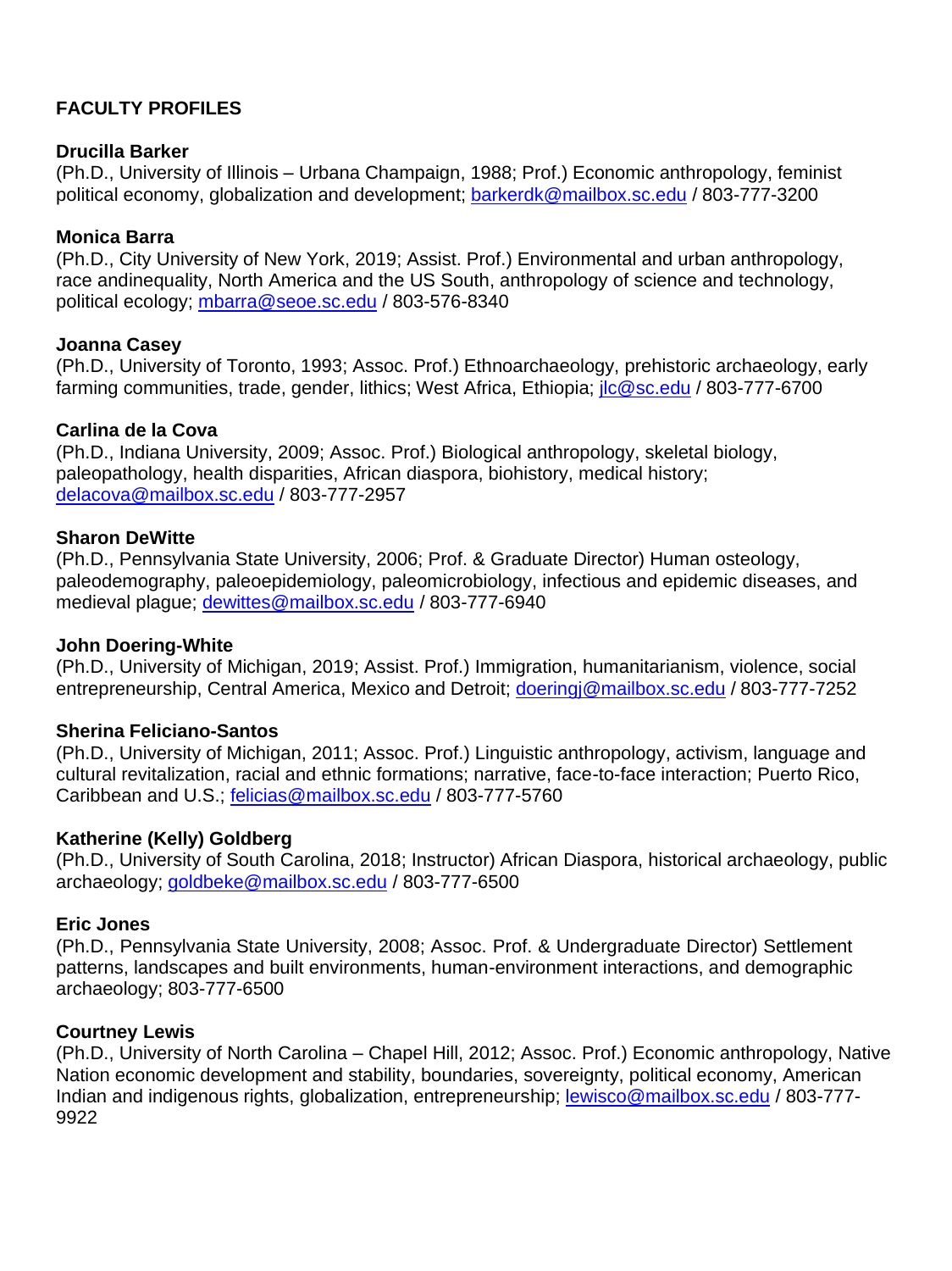## **Marc Moskowitz**

(Ph.D., University of California – San Diego, 1999; Prof.) Cultural and visual anthropology, gender, popular culture, sexuality; China, Taiwan; [moskowit@mailbox.sc.edu](mailto:moskowit@mailbox.sc.edu) / 803-777-1536

## **Jennifer Reynolds**

(Ph.D., University of California – Los Angeles, 2002; Prof., Chair) Linguistic and visual anthropology, language socialization, language ideology, transnational migration, childhood; Guatemala, Latin America, U.S.; ireynold@mailbox.sc.edu / 803-777-2392

### **David Simmons**

(Ph.D., Michigan State, 2002; Assoc. Prof. & Faculty Principal, Galen Health Fellows Living/Learning Community ) Medical Anthropology, International Public Health; West and Southern Africa, Dominican Republic; [dsimmons@mailbox.sc.edu](mailto:dsimmons@mailbox.sc.edu) / 803-777-2321

### **Kimberly Simmons**

(Ph.D., Michigan State, 2002; Assoc. Prof. & Co-Director for the Institute for African American Studies and Research) Cultural anthropology, race and ethnicity, gender, identityformation, women's formations, African Diaspora; US, Dominican Republic, Caribbean, Latin America; [ksimmons@mailbox.sc.edu](mailto:ksimmons@mailbox.sc.edu) / 803-777-9898

#### **Magdalena Stawkowski**

(Ph.D., University of Colorado, 2014; Assist. Prof.) Medical Anthropology; Science, Technology and Society; Nuclear Testing and Health; Low-Dose Radiation; Political Economy of Health; Neoliberal Restructuring Programs in post-Soviet States; NGOs and Civil Society; global security; toxicity; post-Soviet Transformations; Central Asia; Kazakhstan; [stawkows@mailbox.sc.edu](mailto:stawkows@mailbox.sc.edu) / 803-576-7278

### **Terrance Weik**

(Ph.D., University of Florida, 2002; Assoc. Prof.) Historical archaeology; African Diaspora, antislavery resistance, ethnogenesis, African-Native American interaction, social identity; Latin & North America; [weik@mailbox.sc.edu](mailto:weik@mailbox.sc.edu) / 803-777-6789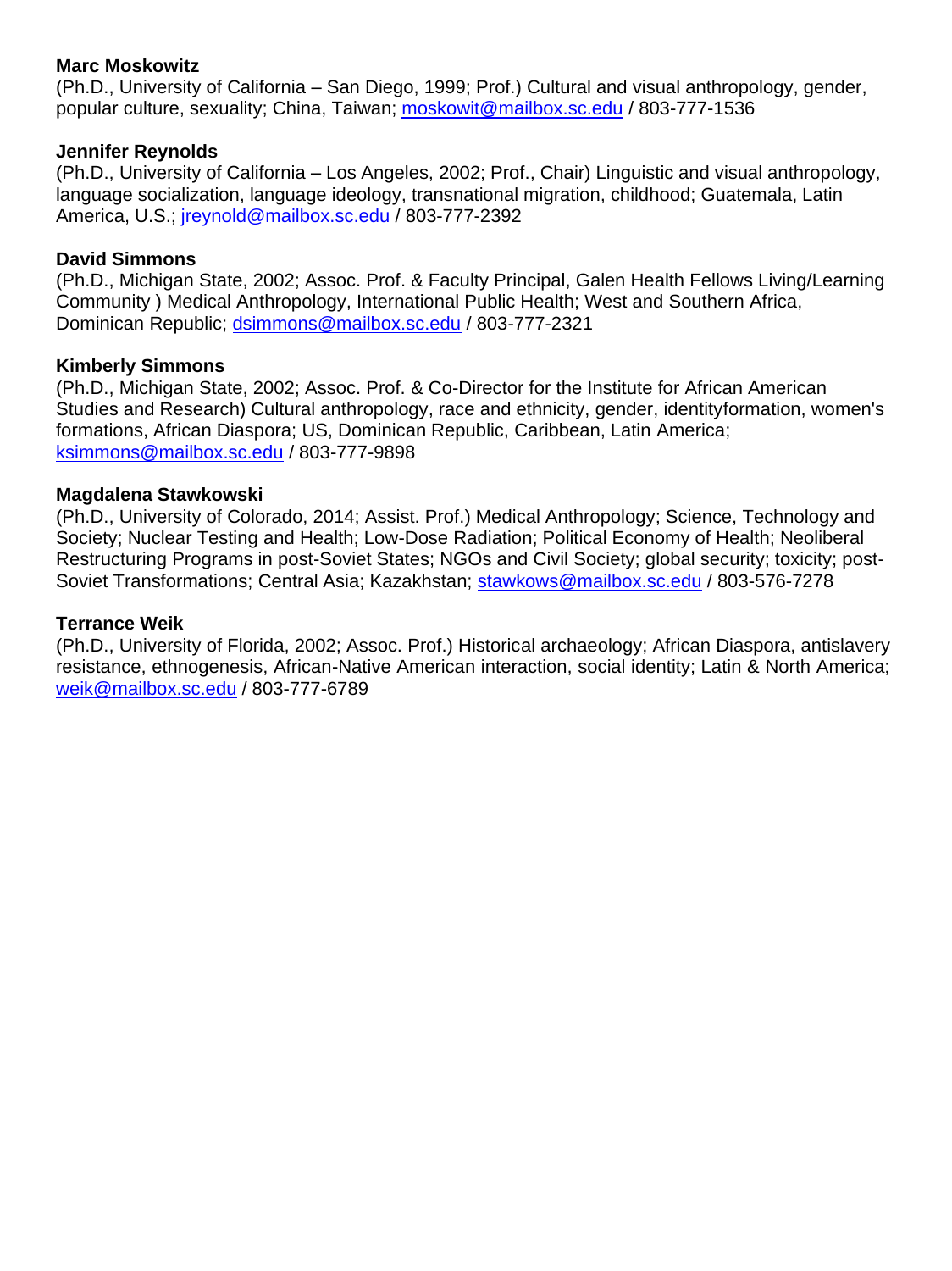## **Anthropologists in Other Departments, Schools or Institutes**

#### **Jessica Barnes – Geography Department**

(Ph.D., Columbia U, 2010) Environmental anthropology; water politics; climate change; food security; Middle East. [jebarnes@mailbox.sc.edu](mailto:jebarnes@mailbox.sc.edu)

#### **Chester DePratter – SCIAA**

(Associate Research Professor and Head, Research Division, SCIAA. PhD Georgia, 1983) Spanish explorations, contact period, Civil War prisons, coastal shell middens. [depratter@sc.edu](mailto:depratter@sc.edu)

#### **Ken Erickson – Darla Moore School of Business**

(Ph.D., Kansas, 1995) Business anthropology, ethnographic method & theory, craft production, small business in contemporary China. [ken.erickson@moore.sc.edu](mailto:ken.erickson@moore.sc.edu)

#### **David Hudgens – Regional Director for Asia - Darla Moore School of Business**

(Ph.D., University of Pittsburgh, 2001) Research and consulting on business and economic development in China. [dhudgens@moore.sc.edu](mailto:dhudgens@moore.sc.edu)

#### **Adam King – SCIAA (Director)**

(Ph.D. Pennsylvania State, 1996) Political organization, prehistoric chiefdoms; regional scale, change. [aking@sc.edu](mailto:aking@sc.edu)

#### **David Kneas – Geography**

(Ph.D., Yale University, 2014) Political ecology, historical ethnography, Latin America [kneas@mailbox.sc.edu](mailto:kneas@mailbox.sc.edu)

#### **Jonathan Leader – SCIAA (State Archaeologist)**

(Ph.D., University of Florida, 1988) Archaemetry, conservation, ethnohistory, pre-historic and historic archaeology; North America. [Leaderj@mailbox.sc.edu](mailto:Leaderj@mailbox.sc.edu)

#### **Kathryn J. Luchok**

(Ph.D., University of North Carolina – Chapel Hill, 1993) Women's Health, Maternal and Child Health, Health Equity/Disparities, Global Health, Social Justice, Applied Anthropology, Medical Anthropology, Sociocultural Determinants of Health, Health Services Research, Combining Research Methods, S.E. United States, West Africa, Nepal. [luchok@mailbox.sc.edu](mailto:luchok@mailbox.sc.edu)

#### **Mark Macauda – Public Health**

(Ph.D., University of Connecticut, 2007) Applied anthropology; Program Evaluation; Tobacco prevention; Vector-borne disease; Adolescent reproductive health. [macauda@mailbox.sc.edu](mailto:macauda@mailbox.sc.edu)

#### **Payal Shah – College of Education**

(Ph.D., Indiana University, 2011) Girls' education, international development and education policy, ethnography and qualitative research methodology, and qualitative research methodology, with geographical expertise in South Asia. [pshah@mailbox.sc.edu](mailto:pshah@mailbox.sc.edu)

#### **Steven D. Smith -SCIAA**

(Ph.D., University of South Carolina, 2010) Anthropology of warfare, military site archaeology, and conflict archaeology. [smiths@mailbox.sc.edu](mailto:smiths@mailbox.sc.edu)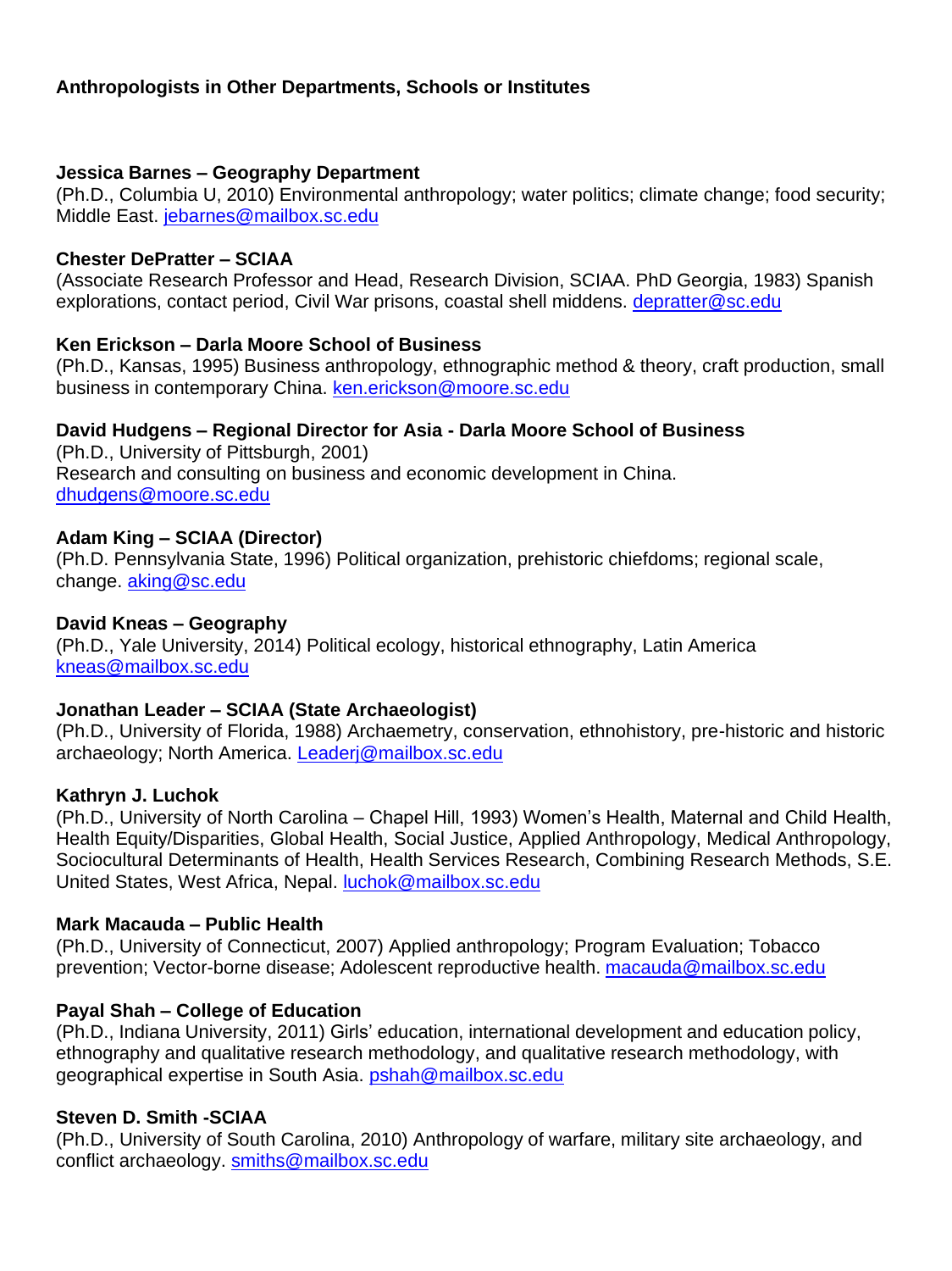## **Jim Spirek – SCIAA**

(MA/MS East Carolina University, 1993) Civil War naval operations, 16th-c seafaring and ship architecture, SC maritime archaeology, [spirek@sc.edu](mailto:spirek@sc.edu)

**Christopher Toumey – Center for Environmental Nanoscience and Risk Environmental Health Sciences – Arnold School of Public Health** (Ph.D., University of North Carolina, 1987) [toumey@mailbox.sc.edu](mailto:toumey@mailbox.sc.edu)

## **DISTINGUISHED PROFESSOR EMERITI**

#### **Leland G. Ferguson**

(Distinguished Professor Emeritus, Ph.D., University of North Carolina – Chapel Hill, 1971) Historical archaeology, African and Native Americans, complex society.

#### **Karl G. Heider**

(Carolina Distinguished Professor. Ph.D., Harvard, 1966) Cultural, psychological, visual anthropology, ethnographic film, fiction film, nonverbal behavior; Indonesia (West Papua, Sumatra).

#### **Alice Bee Kasakoff**

(Distinguished Professor Emerita, Ph.D., Harvard, 1970) Social organization, demography, migration, history and anthropology; North American Indians.

## **Kenneth Kelly**

(Distinguished Professor Emeritus, PhD, U California-Los Angeles, 1995; Prof & Chair) Archaeology, historical archaeology, culture change, African Diaspora; West Africa, Caribbean.

#### **Morgan D. Maclachlan**

(Distinguished Professor Emeritus, Ph.D., Stanford, 1971) Economic anthropology, sex roles; India.

#### **Gail Wagner**

(Professor Emerita, Ph.D., Washington University – St. Louis, 1987; Assoc. Prof.) Archaeology, paleoethnobotany, ethnobotany, chiefdoms; Southeastern, North America.

**IMPORTANT NOTE:** Retired faculty may teach occasionally and may be willing to consult with students, however, they are under no obligation to teach or mentor students.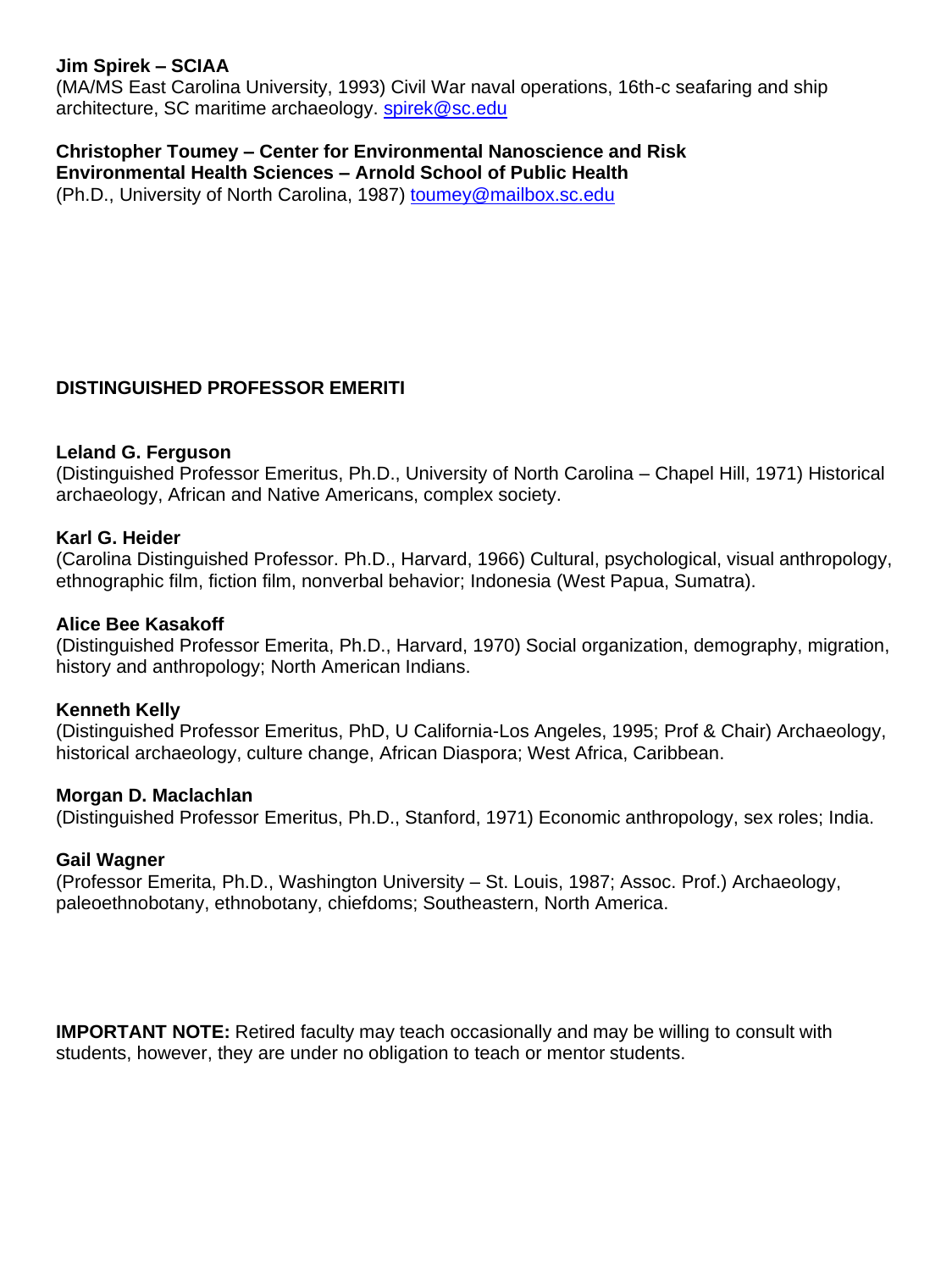## **ADMISSIONS PROCESS**

In addition to their undergraduate transcripts and two letters of recommendation, applicants are required to submit a writing sample and a statement of their purpose in studying Anthropology at the University of South Carolina. While our standards are flexible, we particularly seek students whose GPAs are above 3.5. We look closely at the letters of reference and grades, life experiences, and writing samples of students with lower scores, for evidence that they will be able to complete our program.

Your personal statement is an important way for us to get to know a little more about you and decide whether our program will be a good fit for you. Use your personal statement to tell us about your experiences that you feel will contribute to your success in the program, but which may not be evident from your transcripts. Let us know the subfield(s) in which you wish to specialize and the kinds of topics you would like to research. You do not need to have a fully formed proposal, but we would like to see that you can identify a good research topic that can be supervised within our department. Please indicate those professors with whom you would like to study and explain why. In general, the more focused your interests, the easier it will be for us to evaluate whether we can meet your research needs. Please make your statement as professional as possible (e.g.: A person's desire to be an archaeologist when they were a child is perhaps less relevant than what has happened in their more recent history that has made them decide to pursue a graduate degree in Anthropology.)

We do not require you to have majored in Anthropology as an undergraduate. However, it is very helpful if you have had some courses in Anthropology, otherwise, it may be difficult for you to write a good statement of purpose. If you have not had such courses, you should try to study anthropology either at a University or College and/or to do volunteer work having to do with the field within anthropology that you wish to study. It may be helpful for you to delay your application until you have had such experience. If you are interested in Archaeology, it is very helpful if you have had experience working on a research project. If you have not yet done so, you might seek out opportunities to do so as a volunteer. Experience living abroad is very helpful, as are foreign language and computer expertise.

Your writing sample should be a research paper, completed during the past five (5) years, if possible. We are looking for clear writing and evidence that you can summarize your own research and that of others.

Students who wish to do the Ph.D. but do not have an M.A. in Anthropology will be expected to complete our M.A. program before advancing to the Ph.D. program. Students who intend to do the Ph.D. may orient their coursework and research toward obtaining the skills and background that they will need to conduct their Ph.D. research. These students should apply to the program as Ph.D. students.

It can be helpful for you to **visit the campus**. We like to meet prospective students and, while we do not require an interview, meeting you in person can often help us to get to know you in ways that are not possible through application forms and written statements. It is also a chance for you to meet us and some of our graduate students. However, since we are all on different schedules and sometimes away at meetings, it is important that you **call ahead and make an appointment**. Holidays and breaks are not a good time to find professors or students on campus. (Please see the published calendar for UofSC on the Registrar's website.)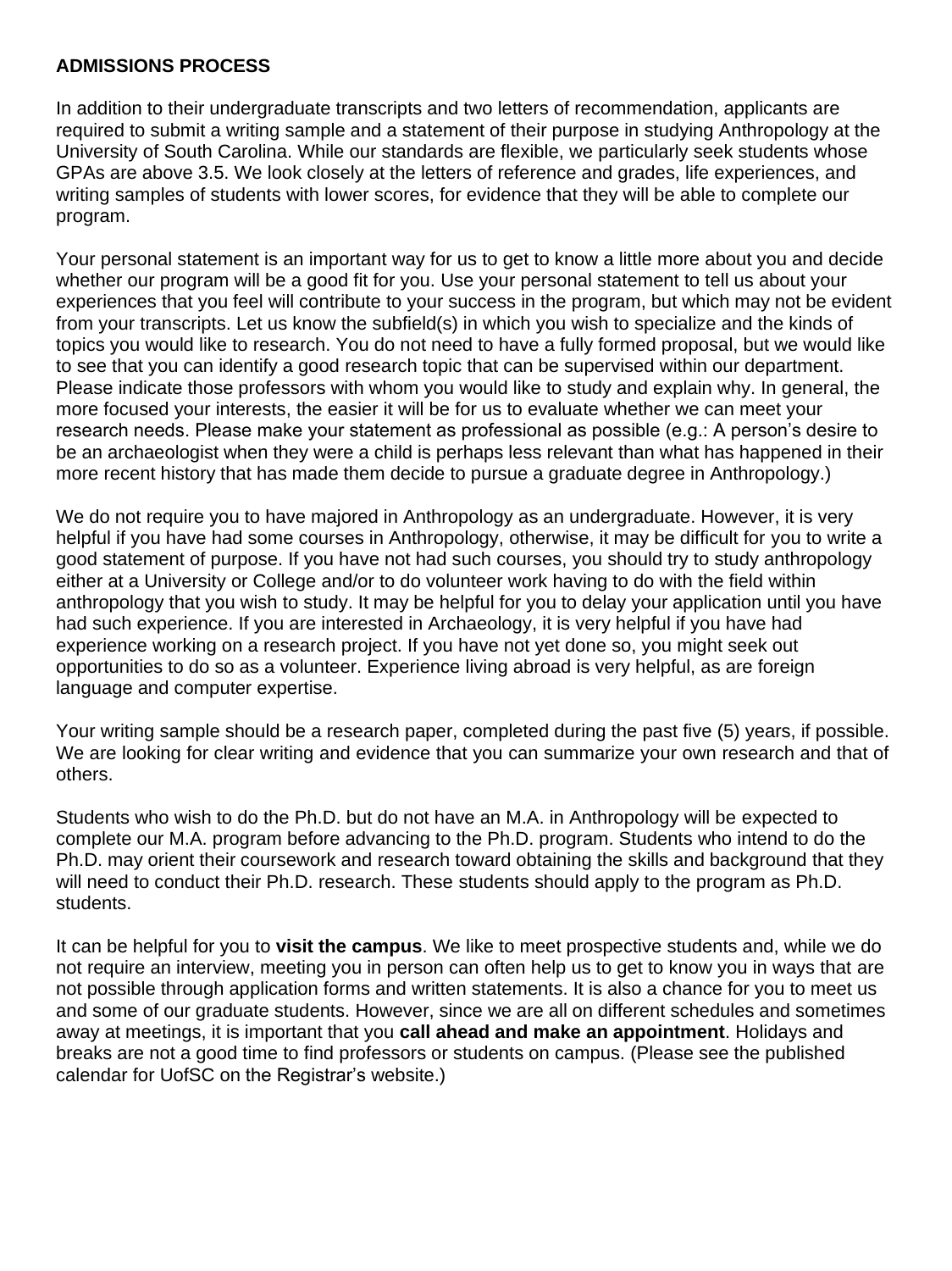## **ASSISTANTSHIPS AND OTHER SUPPORT**

The department has a limited number of teaching assistantships that we offer to both the standard M.A.\* and Ph.D. students. While we may not guarantee multiple years of funding, it is generally expected that students who are offered assistantships at the time they are admitted to the program will have their assistantships renewed subject to the availability of funds and the students' continued good standing in the program. Students enrolled in the standard M.A. are generally funded for four (4) semesters, those entering the Ph.D. program without an M.A. may receive funding for up to 10 semesters, and those entering the Ph.D. directly may receive funding for up to six (6) semesters.

Students pursuing the Ph.D. are expected to seek funding from outside the department and by doing so can often increase the length of time they are funded. In general, students who have funding from outside the department that is equal to or greater than the funding offered by the department, will not receive department funding during those semesters unless there are teaching assistantships that have not yet been filled. Students who receive a small amount of funding from outside the department may receive department funding to raise the level to that offered by the department. Students who have had outside funding for much of their program may receive funding from the department during their final stages of writing the dissertation. The only funding offered by the department is teaching assistantships; therefore, students can only receive it if they are present on campus. Assistantships are often available outside the department, and our students have found work at SCIAA, the McKissick Museum, Women's & Gender Studies and other venues around campus. The university will not fund students beyond their sixth year in their programs.

A typical assistantship, for an M.A. student, pays \$6750 per semester and students work 15 hours per week. Assistantships for Ph.D. students pay \$7750 per semester and require 20 hours of work per week. Assistantships qualify students for in-state tuition and for tuition fee abatement to help cover tuition for 9 hours for M.A. students and 6 hours for Ph.D. students.

Please note that health insurance coverage is mandatory for all graduate students. The University provides graduate assistants with an insurance subsidy that covers the cost of the Universitysponsored student health insurance plan.

You may also choose another insurance plan; however, you will not be eligible for the insurance subsidy. Should you choose not to use the student health insurance, you must complete an insurance waiver application.

\*Assistantships are not offered to the Professional Master's Degree students.

## **International Students**

The office of International Student Services states that "[a]s an international student at USC, you are required to submit documentation proving that you have enough funding to support your first two semesters of study. You will need to provide financial documentation to cover the estimated tuition and fees for your academic program, as well as the estimated living expenses for two semesters of study. If you are unsure about the amount you [will be] required to provide [please] contact International Student Services at [iss@sc.edu](mailto:iss@sc.edu) " or visit them online at [https://www.sc.edu/about/offices\\_and\\_divisions/international\\_student\\_services/before\\_you\\_arrive/un](https://www.sc.edu/about/offices_and_divisions/international_student_services/before_you_arrive/understand_tuition_and_fees/index.php) [derstand\\_tuition\\_and\\_fees/index.php](https://www.sc.edu/about/offices_and_divisions/international_student_services/before_you_arrive/understand_tuition_and_fees/index.php)